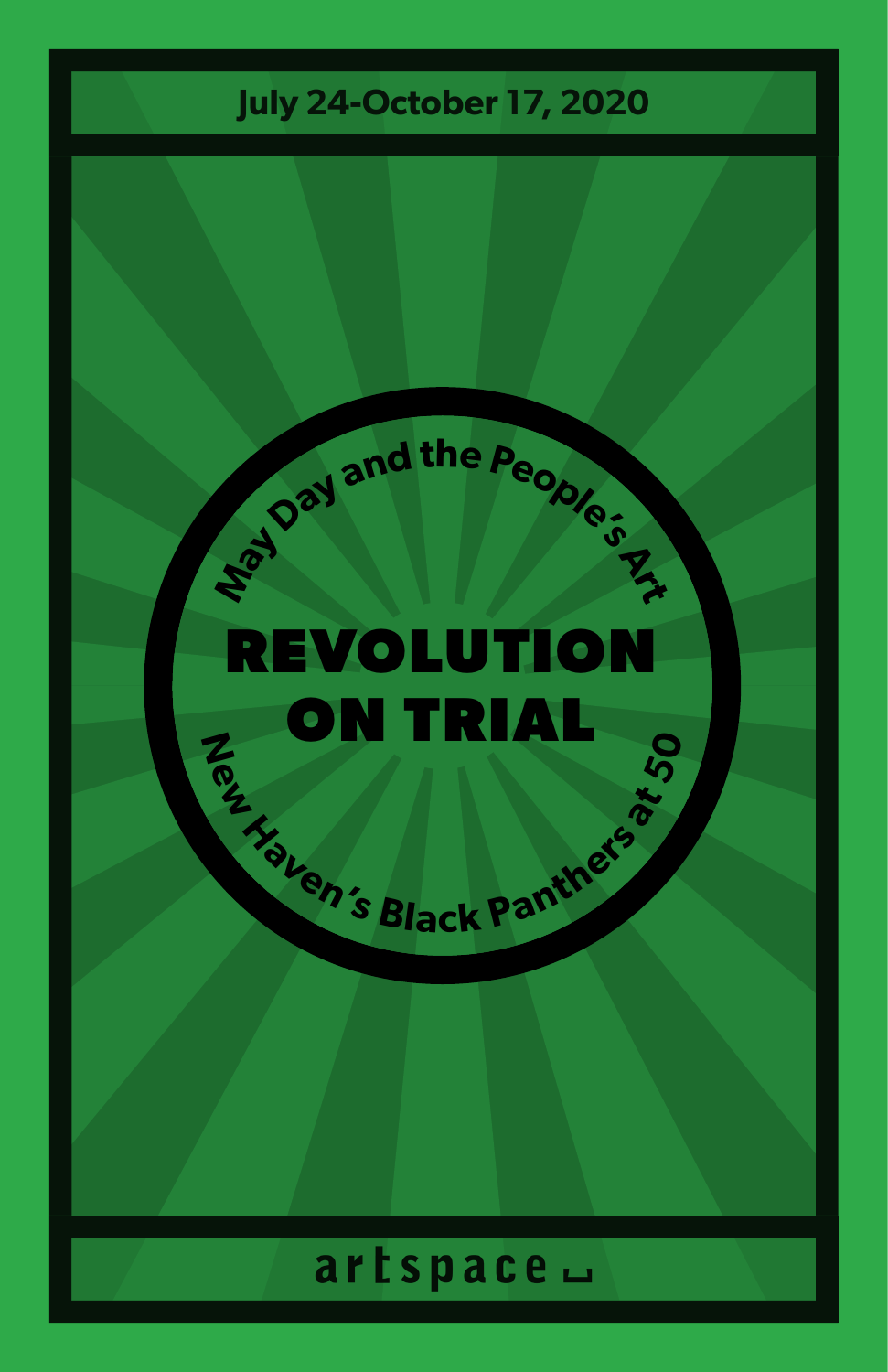### **SPONSORS**

Grace Jones Richardson Charitable Trust Connecticut Humanities Andy Warhol Foundation for the Visual Arts The Public Welfare Foundation JANA Foundation Friends of Artspace

### **ARTISTS**

Kwadwo Adae Chloë Bass Alex Callender Melanie Crean Ice The Beef Paul Bryant Hudson Miguel Luciano

### **CURATORS**

La Tanya S. Autry Sarah Fritchey

**RESEARCHERS**

Joshua Aiken Nyeda Sam Minh Vu

### **GRAPHIC DESIGN**

Daniel Pizarro

### **REVOLUTION ON TRIAL PROGRAM SERIES:**

Curator & Artist Talk Wednesday, July 29, 5:30-7pm

Anti-Bias Anti-Racist Training for Creatives August 11-14, 5:30-8:30pm daily

https://artspacenh.org/events/

### **REVOLUTION ON TRIAL PODCAST**

Co-Produced and Narrated by Mercy Quaye, Founder & Principle of The Narrative Project

50 Orange Street, New Haven, CT phone: 203.772.2709 instagram : @artspacenh website: artspacenh.org

"Throughout time the colonized and the enslaved have taken action to break the yoke of violent subjugation and break free of social and economic chains. Power based in personal and structural greed is violent. Power based in love for humanity is sacred."

— Ericka Huggins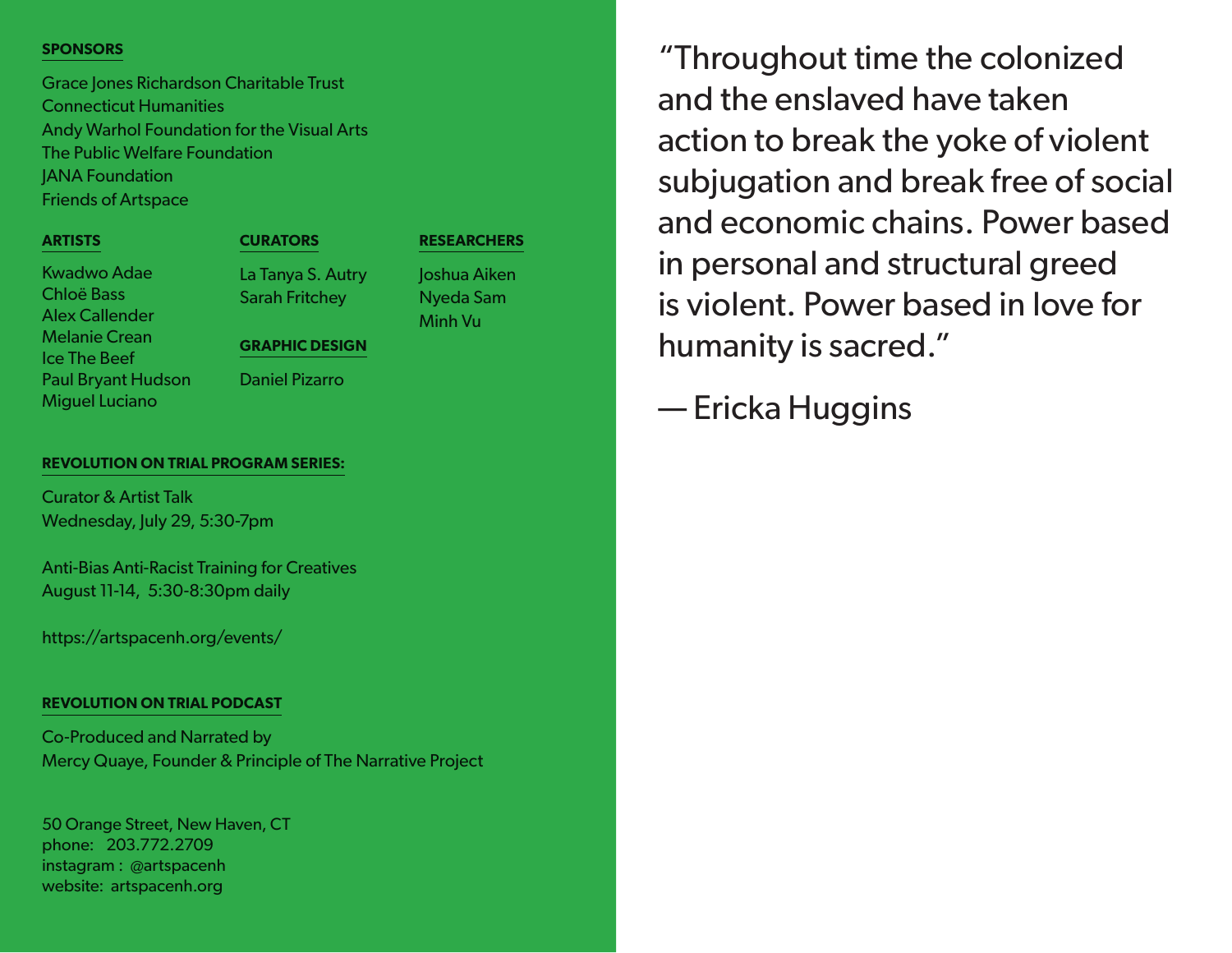### **KWADWO ADAE**

| <b>Kerry</b>       | <b>Norm</b>        | Vanesa             |
|--------------------|--------------------|--------------------|
| 2020               | 2020               | 2020               |
| $36'' \times 24''$ | $36'' \times 24''$ | $36'' \times 24''$ |
| oil on canvas      | oil on canvas      | oil on canvas      |
|                    |                    |                    |

*Sarah* 2020 36'' x 24'' oil on canvas

*Addys* 2020 36'' x 24'' oil on Canvas *Ericka* 2020 36'' x 24'' oil on canvas

### **CHLOË BASS**

### *A hand that held and loved someone (Personal Choice #3)* 2020 video running time: 4 minutes, 17 seconds

### **ALEX CALLENDER**

*History Constructs the House That Sometimes Holds Us* 2020 installation size variable graphite pencil and acrylic on Stonehenge paper, printed vinyl Photo Tex wallpaper, wood

wallpaper layout, design by Ryan Paxton

wood fabrication, Jordan Waller

[Crown Street Window] *They Wrote to Tell Me of How It All Ended* 2019 48'' x 90'' graphite, acrylic, ink on paper

### **MELANIE CREAN**

*untitled portraits, nine women, work in progress* 2019-ongoing nine 10''x8" pieces of paper, various configurations ink on paper

### **ICE THE BEEF**

*I Am You* video running time: 12 minutes, 43 seconds

### **PAUL BRYANT HUDSON**

### *Soundtrack*

audio experience running time: 12 minutes Collaborators, Trey Moore and Jeremiah Fuller

### **MIGUEL LUCIANO**

*Shields / Escudos* 2020 35'' x 21'' x 3.5'' each 10 protest shields made from decommissioned school buses in Puerto Rico

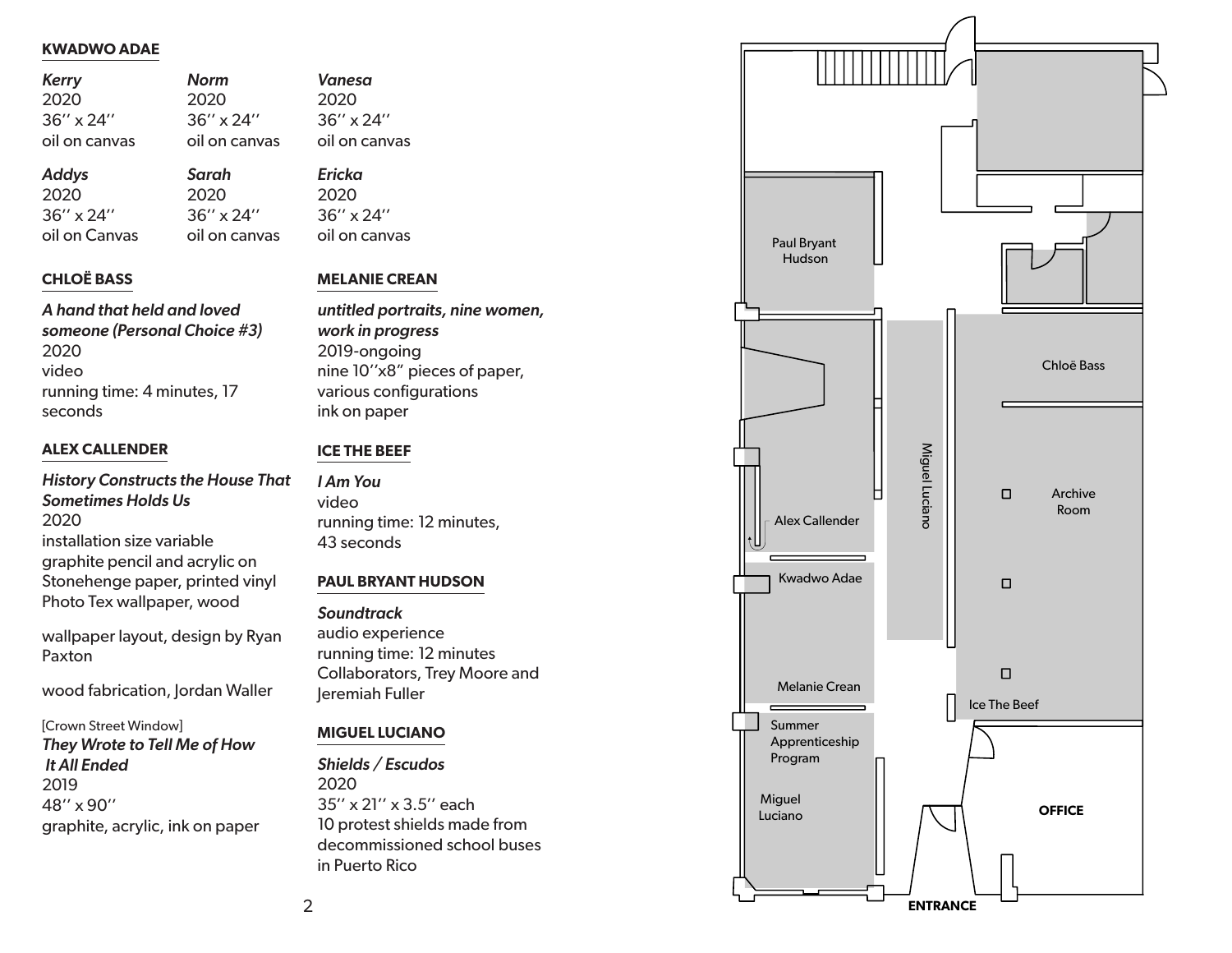# **The Art of Dreaming, Loving, and Thriving with New Haven's Black Panthers**

*REVOLUTION ON TRIAL: May Day and The People's Art, New Haven's Black Panthers at 50* spotlights the enduring spirit of collective action for liberation in this city and beyond. This exhibition originated as an homage to the May Day 1970 protests organized by the Black Panthers countering the murder charges against eight of the New Haven chapter members.<sup>1</sup> However, this process later developed into a richer undertaking. From the onset of the communitycentered planning meetings, which started last summer with activists, artists, teachers, historians, librarians, and curators, it became apparent that the scope of this project exceeded the initial plan. The lens needed to embrace Black New Haven's deep organizing roots of the past and today. The abundant energy at those meetings signaled this critical narrative has something to offer everyone fighting oppressive forces in our troubling era of worldwide health crisis, escalating poverty, ongoing state-sanctioned murders, and mounting authoritarian rule across the globe.

The reunion of principal members of New Haven's Black Panthers, chapter founder Ericka Huggins and George Edwards at the first gathering, who had been out of touch since the 1970 trial, made it clear that this history is both real and spectacular. Today when many people reminisce about the Panthers, images of fists and Black people donning berets, leather jackets, and Afros come straight to mind. Others who know a bit more about the group's political organizing also reflect on its various community-based initiatives such as the free health care clinics, breakfasts for students, and other programs. Additionally, some even may recall that the arts were a significant factor in this revolutionary group's organizing. Back in 1969 artist Emory Douglas, the Panther's Minister of Culture, who managed their weekly newspaper, noted that "… art enlightens the party to continue its vigorous attack against the enemy, as well as educate the masses of black people." <sup>2</sup> The arts operated as a tool of empowerment through conveying working-class Black life and "visually theoriz[ing] black liberation." <sup>3</sup> For the Panthers, art did not operate as fetishized consumer goods. Rather it belonged to ordinary people, aligned with the Party's action-oriented ethos, and radiated visions of freedom.

Artists Kwadwo Adae, Chloë Bass, Alex Callender, Melanie Crean, Ice the Beef, Paul Bryant Hudson, and Miguel Luciano take up the torch of this collective spirit. Drawing sustenance from existing New Haven archives and activists' oral histories, they work across a range of media to examine and reimagine the content, shape, erasures, and function of records, symbols of justice and revolution, expressions of Black joy and care, and global, decolonial ramifications of the "trial of the century." <sup>4</sup> As the artists focus on liberation, dreams, love, and thriving, they concentrate on two paths – archives and protests in motion. REVOLUTION ON TRIAL honors and reissues the Panthers' revolutionary demand for self-determination. Ideally this call will spark more freedom actions by and for all Black and oppressed communities everywhere.5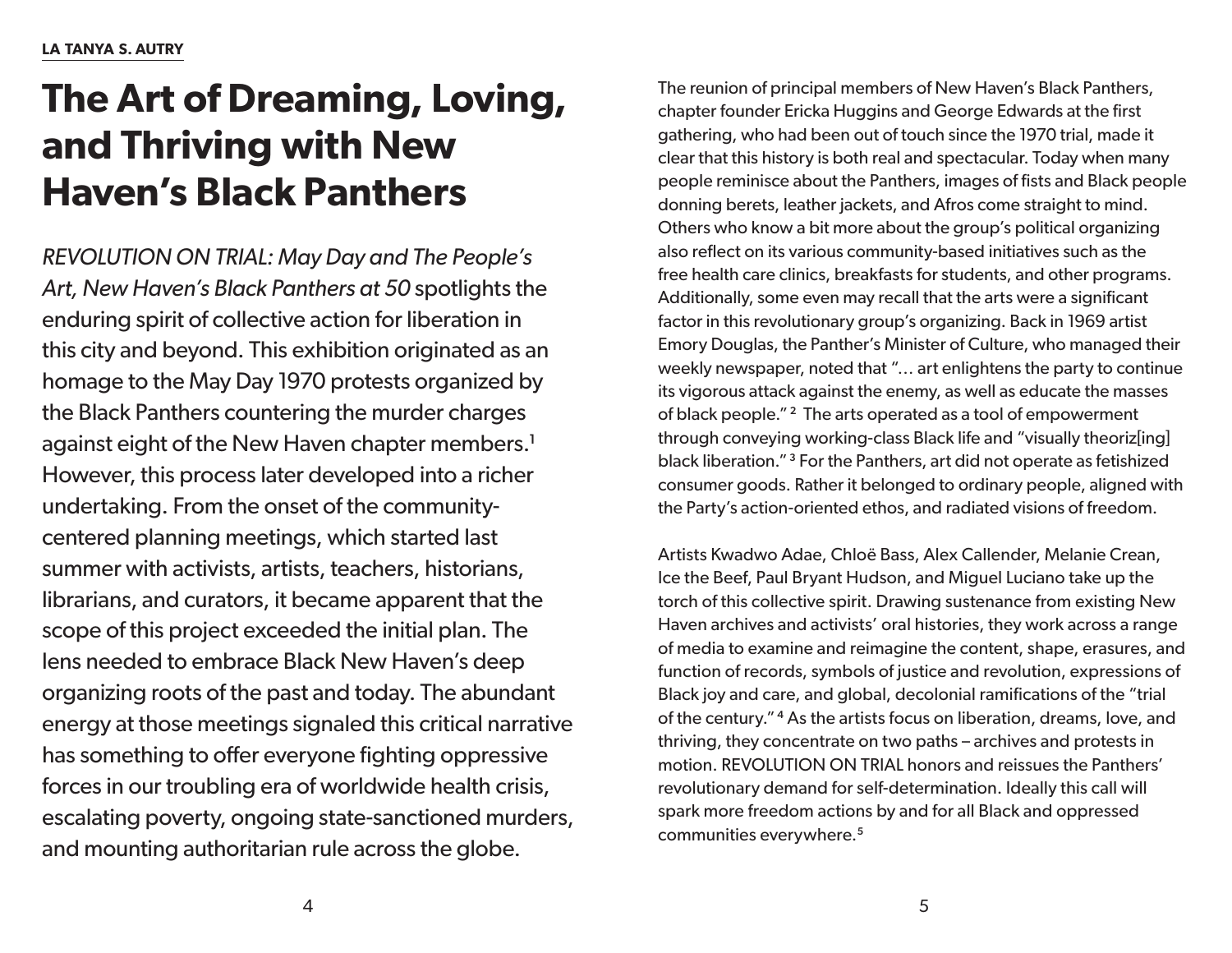## **Archive**

Selections of certain histories are held in formal institutions. And only a fragment of those are widely known. Much of the past exists in people's memories, testimonies, belongings, on city streets, and in the land. As Chloë Bass, Kwadwo Adae, Ice the Beef, and Alex Callendar challenge the frames and erasures of institutional archives, they uncover how the people shape their destinies.

### **CHLOË BASS**

*A hand that held and loved someone (Personal Choice #3)* 2020 video running time: 4 minutes, 17 seconds

In A hand that held and loved someone, conceptual artist Chloë Bass bridges distances across time, space, and hearts by concentrating on histories of love that are typically overlooked in records of revolution. Breathing new life into film footage of Ericka Huggins and demonstrators at the May Day 1970 protests on the New Haven Green, the artist insists on giving words and space to feelings. Her annotative strategy operates as a form of care and aligns with Huggins' own poetry writing. While incarcerated at Niantic Prison before the trial, the activist reflected on her longings for freedom and reconnection with nature and people. Bass demonstrates that the careful attention to intimacies of life and social movements holds life's essence. Her meditative message becomes a part of our existence.

*"Make revolution a place where we can stay. That's what love is."* — Chloë Bass

### **KWADWO ADAE**

*Kerry | Addys | Norm | Sarah | Vanesa | Ericka* 2020 36'' x 24'' oil on canvas

New Haven painter and activist Kwadwo Adae celebrates his compatriots and heroes: Kerry Ellington, Addys Castillo, Norm Clement, Ericka Huggins, Sarah Pimente, and Vanesa Suárez in his protest portrait series. Dressed in their "protest armor," these local activists and community organizers, who each have worked to improve the greater New Haven area, proudly hold their tools of dissent. While photography tends to dominate protest imagery, Adae's painted tributes align the subjects with honorific portraiture, a genre typically associated with elite classes. However, here the centralized formats and streamlined backgrounds retain a sense of ease and immediate accessibility.

Adae is known for uniting his passion for nature, justice, and art. His current Newhallville outdoor mural project, *Sparrows*, responds to the Hamden and Yale University 2019 police shooting directed at Stephanie Washington and Paul Witherspoon.

### **ICE THE BEEF**

*I Am You* video running time: 12 minutes, 43 seconds

"There is an old African saying, "I am we." If you met an African in ancient times and asked him who he was, he would reply, "I am we." <sup>6</sup>

In concert with director Chaz Carmon of New Haven's youth mentorship organization Ice the Beef, six young Black women recite poems Ericka Huggins wrote during her incarceration at Niantic Prison in the video *I Am You*. Embodying various female Black Panthers –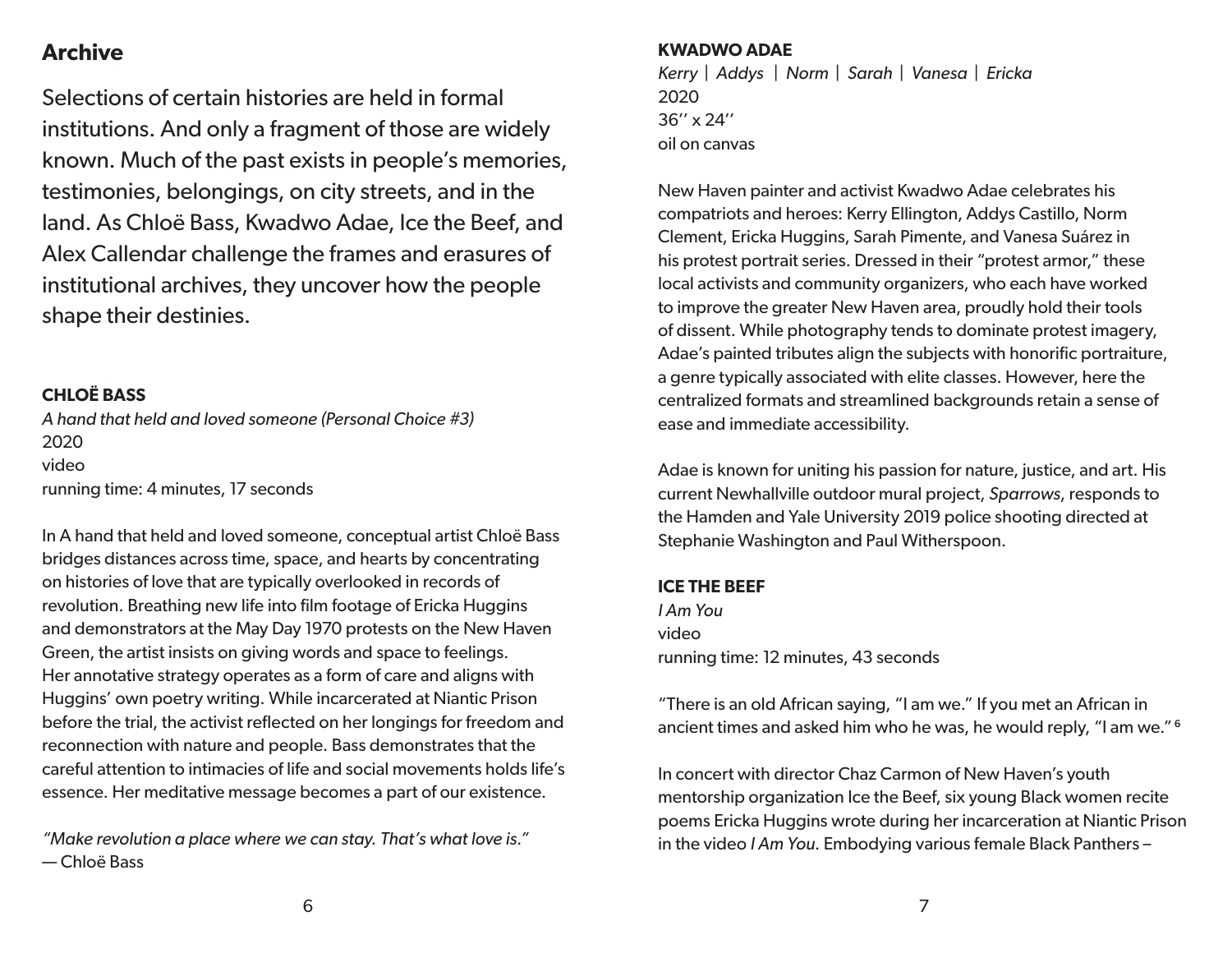Huggins, Assata Shakur, Elaine Brown, Frederika Newton, Kathleen Cleaver, and others – the young leaders emphasize the communal kinship of the adage, "I am we." Through occupying prominent New Haven sites, performers Ronisha Moore, Elaine Lester, Arianna Rivera, Catherine Wicks, Priscilla Adopo, and Nyrobi Vargas defy archival redactions and ground Black women's histories in the city's fiber. Similar to Huggins' role as the founder of New Haven's Black Panther chapter, these young women forge new paths. They reveal that the revolutionary essence of yesterday thrives today.

### **ALEX CALLENDER**

*History Constructs the House That Sometimes Holds Us* 2020 installation size variable graphite pencil and acrylic on Stonehenge paper, printed vinyl Photo Tex wallpaper, wood

Wallpaper layout design, Ryan Paxton Wood fabrication, Jordan Waller

[Crown Street Window] *They Wrote to Tell Me of How It All Ended* 2019 48'' x 90'' graphite, acrylic, ink on paper

The individual haunting drawings of Alex Callender appear both otherworldly and archaeological. Rooted in historical maps, property records, and architectural sketches from the 17th century to now, *History Constructs the House that Sometimes Holds Us*, exposes centuries of housing inequality in New Haven.7 The wallpaper's repeat design resembling toile fabric conveys the frequency of displacement Black communities experience. Callender's use of toile also evokes a colonialist connection as traditionally this fabric often showcases images of othered people in so-called "exotic" landscapes. Through applying the wallpaper to the gallery, the artist grounds Artspace in this troubling archive. This history of land

displacement has shaped all of New Haven's spaces, institutions, and people. It has created generational wealth for some and generational poverty for others.

While the artist exposes the reality of this longstanding extractive state violence and its relationship to desire, she also signals Black resistance. Images, such as those with silhouetted figures with arms raised or holding signs, acknowledge that Black people are active agents in fighting the conditions, fighting for their own liberation.

## **Protest in Motion**

Liberation movements move people. People come together to educate, to care, to fight, to love. Paul Bryant Hudson, Melanie Crean, and Miguel Luciano embrace the power of orchestrating motion to create worlds of joy, justice, and self-determination.

### **PAUL BRYANT HUDSON**

*Soundtrack* audio experience running time: 12 minutes Collaborators, Trey Moore and Jeremiah Fuller

When considering the New Haven Black Panthers, Paul Bryant Hudson's mind shifts to sonic landscapes. As a longtime New Haven resident, musician, and composer, his accounting of the May Day 1970 protests concentrates on dimensions of sound. His family felt the power of the moment. However, Hudson realizes his family's recollection of that time is one and his another. As he explores the history, he charts his own journey and connections across time and music. His Soundtrack, a collaborative project featuring recordings of speeches overlaid over music, broadcasts the demonstrators' feelings of community, optimism, and love.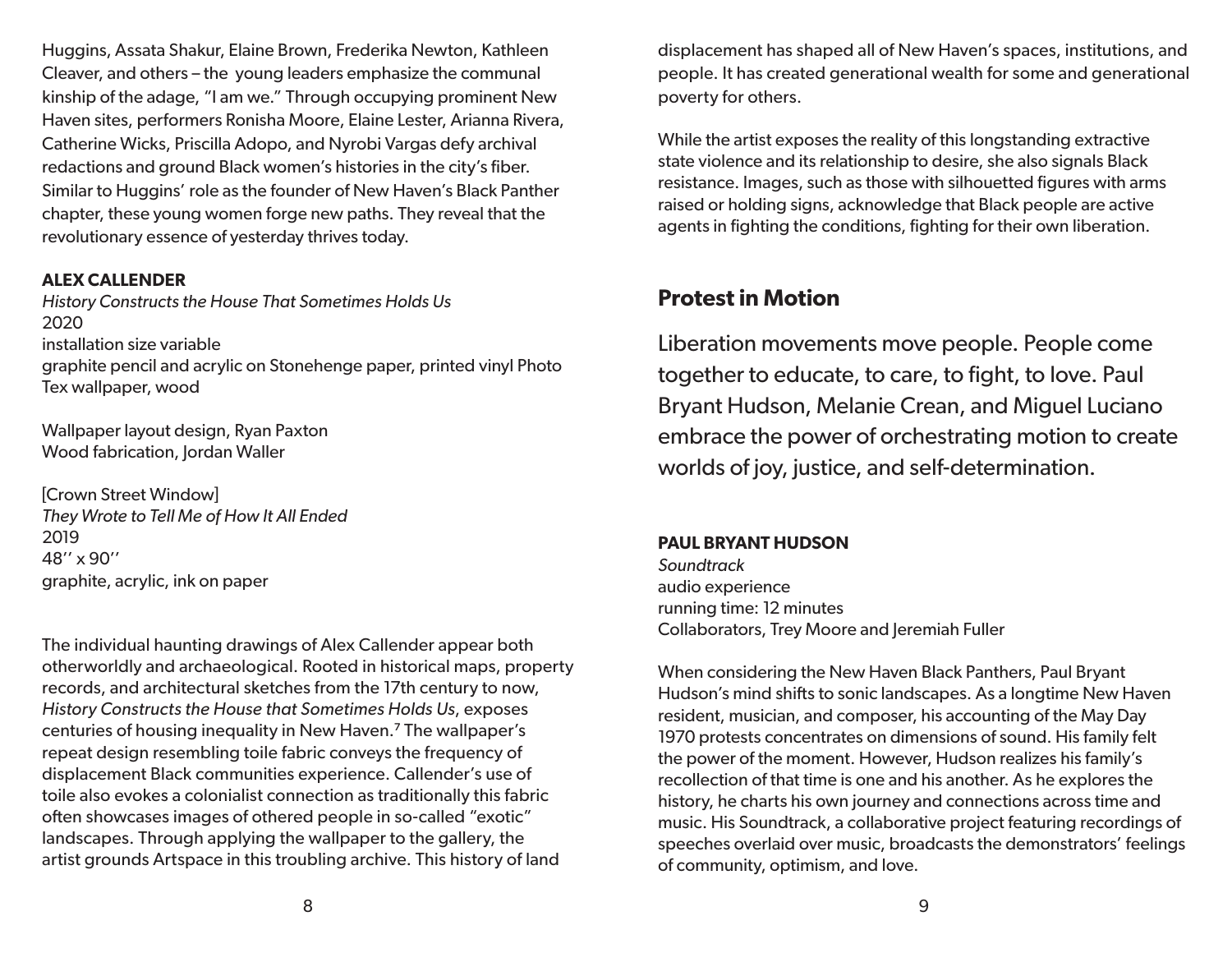### **MELANIE CREAN**

*untitled portraits, 9 women, work in progress* 2019-ongoing nine 10'' x 8" pieces of paper, various configurations ink on paper

In Melanie Crean's forthcoming video project, the artist considers embodiments of justice. Countering the New Haven Courthouse's 1913 painted murals by Thomas Gilbert White, which presents Justice as a White allegorical figure, Crean turns attention to nine New Haven Black, Brown, and Indigenous women leaders who have dedicated their lives to building up their communities and fighting for equity - Diane Brown, Beatrice Codianni, Sharon Dickey, Kerry Ellington, Debbie Elmore, Barbara Fair, Hanan Hameen, Hope Metcalf, and Vanessa Suárez.

The Covid-19 public health crisis interrupted the development of their collaborative performance. In the interim, the artist has asked the innovators to record their interpretation of various terms associated with liberation. In some ways movement has stopped, or slowed down. In this halting zone, we might reflect on their thoughtful responses in relation to the occasion of this 50th anniversary of the trial of the New Haven Black Panthers. In doing so, we might question the validity of the U.S. court system, which like White's paintings, was never designed to serve Black, Brown, and Indigenous people. The leaders' reflections appear to tap into the roots the Black Panthers' established long ago. "We want an immediate end to police brutality and murder of Black people, other people of color, all oppressed people inside the United States, We want freedom for all Black and oppressed people now held in U.S. federal, state, county, city, and military prisons and jails, We want trials by a jury of peers for all persons charged with so-called crimes under the laws of this country. We want power to determine the destiny of our Black and oppressed communities." <sup>8</sup> The rumble lives on.

### **MIGUEL LUCIANO**

 $10$ *Shields / Escudos* 2020 35'' x 21'' x 3.5'' each 10 protest shields made from decommissioned school buses in Puerto Rico

Installed neatly in a row against white gallery walls, Miguel Luciano's nine repurposed steel panels from former school buses appear to function simply as a striking visual experience. However, *Shields/ Escudos* takes on Emory Douglas' charge for Revolutionary Art in direct ways. Luciano, a native of San Juan, created these shields as actual tools of self-defense for Puerto Ricans rising up in protest against local and U.S. federal economic and political malfeasance. The people know their power. Last year nearly half a million demonstrators filled the streets of downtown San Juan calling for the resignation of Governor Ricardo Rosselló due to corruption. While they were successful in ousting him, the road to well-being for all Puerto Ricans is long one.

### As the artist notes:

Hundreds of schools have closed in Puerto Rico in recent years due to debt crisis austerity programs, Washington neglect and local corruption, natural disasters (hurricanes, earthquakes), and shifting populations. Over 25 % of public schools on the island have now been shuttered (all pre-Covid). Some of those schools were sold for \$1.00 to U.S. non-profits, while local, Puerto Rican non-profit orgs were ineligible to apply.

The metal bus armor that once protected children while in transit to local schools, are here repurposed into protest shields to protect those fighting for the future of our children's education, and for our right to be self-determined, and free.

I started this project over a year ago, after seeing more and more abandoned schools and school buses on the island as austerity increases. This work is inspired by those who continue to rise up in protest against the violence of racism and colonialism, from Puerto Rico to the U.S., and in honor of the historic solidarity between Black and Puerto Rican liberation movements, from the legacy of the Black Panther Party to the Young Lords.<sup>9</sup>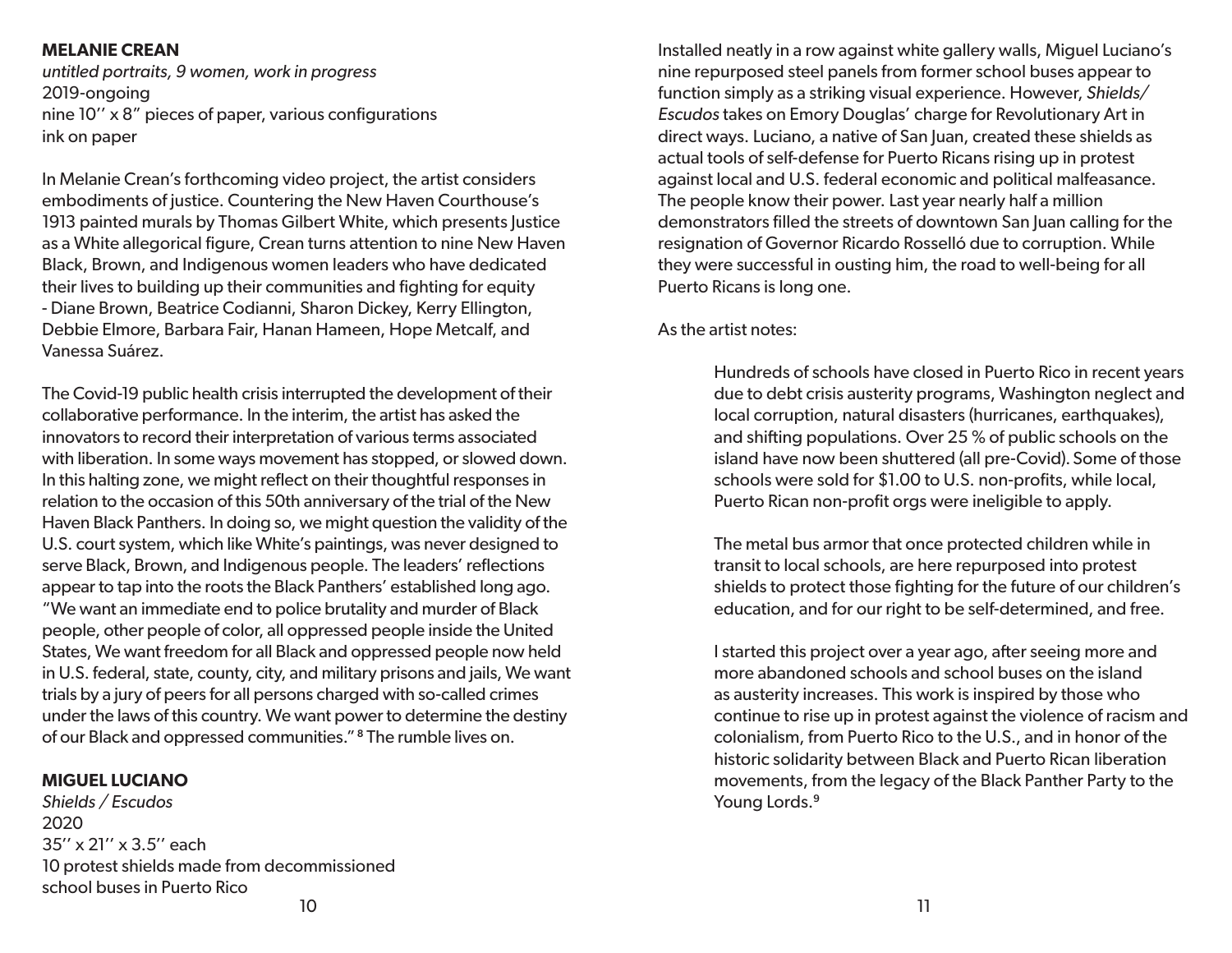*REVOLUTION ON TRIAL* illuminates and demands insurgent futures. Steeped in archives and oral testimonies, the creations of Kwadwo Adae, Chloë Bass, Ice the Beef, Alex Callender, Paul Bryant Hudson, Melanie Crean, and Miguel Luciano acknowledge the state violence New Haven's Black Panthers confronted, which in some ways resonate with today's repressive measures. However, the artists also recognize the great optimism of that era. The Black Panthers built a revolution for liberation of all oppressed peoples. The surge of worldwide protests against antiBlack racism, increased organizing to abolish the police, and the proliferation of mutual aid networks indicate that our own time is swelling with that belief in freedom. Oppressed people around the world are building power. Similar to the Panthers, our political awakening is fueled by the arts, by dreams, by love, by thriving. We will know we have reached our destination when we are, as Ericka Huggins states, "not asking for freedom – but free."<sup>10</sup>

1. Yohuru Williams, Black Politics/White Power: Civil Rights, Black Power, and the Black Panthers in New Haven, St. James, New York: Brandywine Press, 2000. 2. Emory Douglas, "Revolutionary Art/Black Liberation," The Black Panther, May 18, 1969, quoted in Amiri Baraka, "Emory: Douglas: A 'Good Brother,' A 'Bad' Artist," in Black

Panther: The Revolutionary Art of Emory Douglas, New York: Rizzoli, 2007, 178. 3. Ericka Doss, " 'Revolutionary Art Is a Tool for Liberation': Emory Douglas and Protest Aesthetics at the Black Panther." New Political Science 21, (2), 1999: 245-259 (quoted in Farmer, Ashley D., Remaking Black Power: How Black Women Transformed an Era, Chapel Hill, NC: University of North Carolina, 201, 61).

4. Paul Bass, "Seale/Huggins Transcript Returns to Public View," New Haven Independent, May 12, 2015, https://www.newhavenindependent.org/index.php/archives/entry/seale\_ huggins\_trial\_transcript\_returns\_to\_public\_realm/ (accessed 7/8/2020).

5. The first of the Black Panther Party's Ten-Point Program is: "We want freedom. We want power to determine the destiny of our Black and oppressed communities."

See "The Black Panther Party's Ten Point Program," University of California Press [blog], https://www.ucpress.edu/blog/25139/the-black-panther-partys-ten-point-program/ (accessed July 22, 2020).

6. Huey, P. Newton "I Am We," in The Black Panther Party: Service to the People Programs: The Dr. Huey P. Newton Foundation, 2008, 151.

7. Each drawing with the toile wallpaper design, engages with or is inspired by archival materials combined with present day issues that deal with narratives around housing.

#### Imagery sources:

• New Haven Historical Society

Oak street, Dixwell, and Wooster Sq. residential relocation archives, Alvin Mermin and the Redevelopment Housing Authority papers, and May Day archival papers, that outline the federal and municipal roll in housing discrimination that leads up to the crisis and social unrest of the 1970's and the May Day protests.

- Use of Historical Maps and architectural renderings from 1650-present, that help connect the historical lineages of housing inequity in New Haven. Also provides moments of historical resistance.
- State of Connecticut Archives, used to find the legal case of John Wahn, a formerly enslaved person who was granted freedom and land, only to face surveillance and legal challenge of his property from the state. His house or land that was in dispute was most likely on the block of Elm between Church and Orange, 1660-1690's.
- The Mary and Eliza Freeman House, Bridgeport Connecticut
- William Lanson "Statement of Facts", 1850, written by William Lanson. The landmark or bench piece, is based on a map entitled, Reference Map for Early Negro New Haven 1810-1850. In the Art Space folder, you will find a map designating the specific piece of area the map is constructed to represent in the "Negro Section". However, the map represents more broadly, the landscape in which William Lanson was a pivotal figure, and the various areas of free Black communities that existed in present day Wooster Square neighborhood. William Lanson was an engineer and community leader in the first few decades of the 1800's before he was defamed and financially ruined by the New Haven elite.

Some drawings are based on current day activism for housing justice as written about in the New Haven Independent.

Alex Callender, e-mail message to author, July 20, 2020.

8. "The Black Panther Party's Ten Point Program."

9. Miguel Luciano, e-mail message to author, July 21, 2020.

10. Ericka Huggins, [poems from prison], in If They Come in the Morning: Voices of Resistance, London: Verso, 2016, 1971.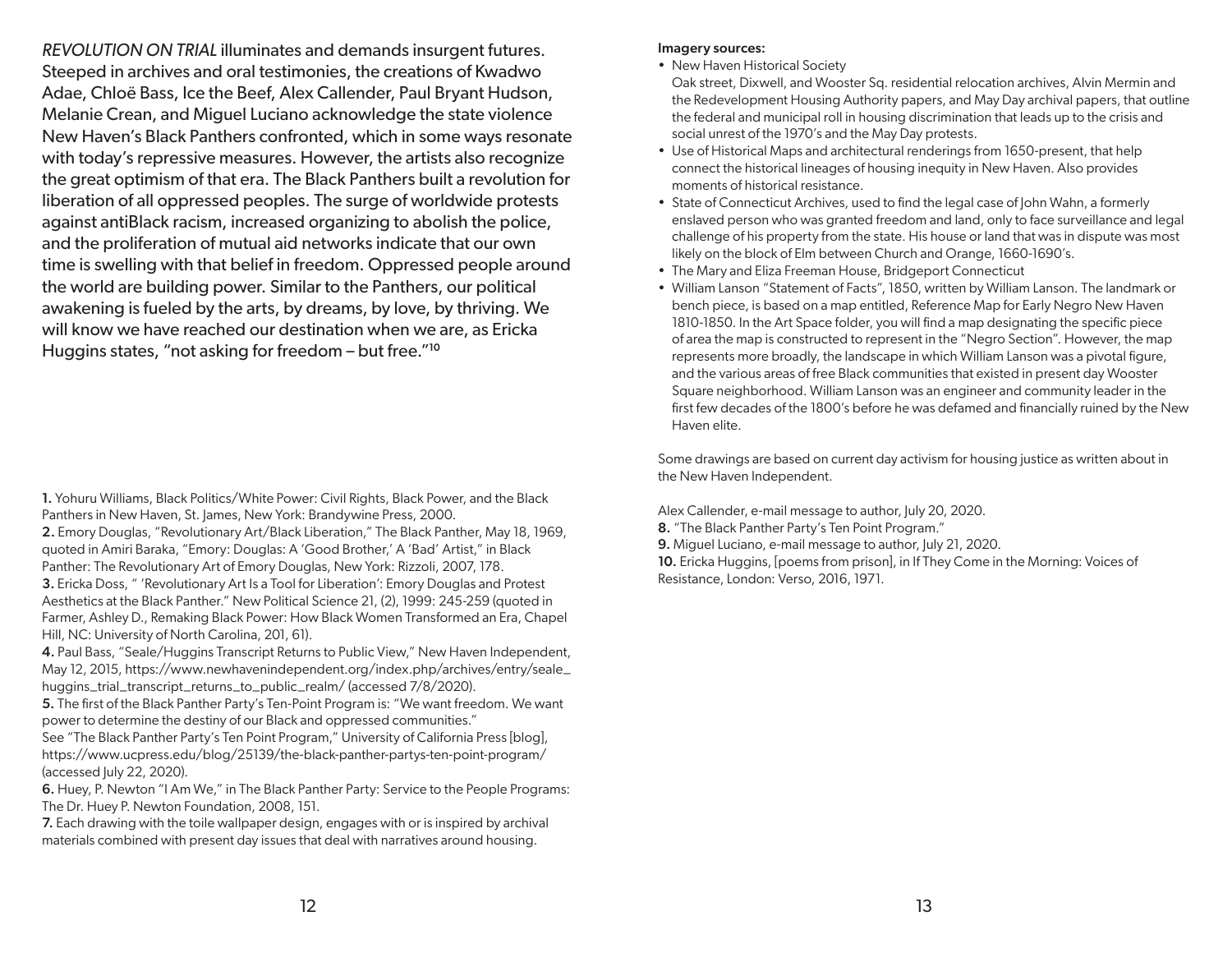# **Acknowledgements**

This exhibition would not have been possible without the guidance, wisdom, rigor, strength, resilience, perseverance, humor, and joy of Black Panther Party members George Edwards, Elise Browne, and Ericka Huggins. George, Elise and Ericka, we are forever in debt to you for your service to our community, for your willingness to die fighting for the liberation of oppressed people worldwide, for your anti-racist platform, and for your openness to working with anyone who wants to help solve the problems of our world. We tried to emulate your way of being in community, in its flow, as we planned this exhibition, starting from a place of listening and allowing for community members to lean in, critique, and shape it.

You consistently challenged us to answer the question, "why do you want to tell our stories in a place that shows art?," and we are grateful to you for allowing us to answer in so many different ways. Ultimately, we think of you as creatives, in both the traditional and philosophical senses-- George, you are a drummer, a vocalist, a stage performer, a wordsmith, and can command a packed auditorium and dance floor. You have given away your last cigarette and dollar on several occasions, knowing multiple pathways for pressing on. Elise, you are a creative care taker, whose quiet unflinching belief in the Party and the power of education is breathtaking. Ericka, you are a thought leader, an educator, and a poet, whose words have the power to stop time. You have taught us the most profound life lessons about forgiveness, being a woman, and that "freedom is an inside job."

Diane Brown, Germano Kimbro, Ala Ochumare, Addys Castillo, Kerry Ellington, Ife Michelle Gardin and Hanifa Washington, you are the reason New Haven is the most incredible place to live. Thank you for reminding us that whatever this commemorative show turned out to be, it would be pointless if young people were not at the table. You model mentorship at every turn, and our field has so much to learn from you. Daniel Pizarro, Dyme Ellis and Rebecca Crocker, thank you for bringing young people in and serving as the mentors to this year's group of summer apprentices, especially as you carefully moved the curriculum online.

Paul Bass, thank you for loaning us your personal archive and digging it out of your office with care and thoroughness. You continue to shed light on how easy it is for well-meaning white scholars to replicate the colonial projects they seek to work against when they author Black narratives. Of the six books written about the New Haven Panthers between 1973-2015, only two are authored by Black men, and zero are authored by Black women. There is work to be done and work to undo. I respect the times you have publicly questioned whether or not you should have been the one to author *Murder in the Model City*, and as a white woman, I have personally struggled with the question of whether or not I should have played a role in curating this show. I join you in the work of questioning and calling out manifestations of whitecentered logic and power, especially when they are reinforced by the leaders in our fields.

Jason Bischoff-Wurstle, Mandi Jackson, Matt Jacobson, Bill Landis, Michael Morand, Risë Nelson, David Rosen and Elihu Rubin, thank you for sharing your archives and institutional wisdom.

Mercy Quaye, you are brilliant. We are so grateful to have had you lead us through the production of the Revolution on Trial podcast. When you first came on board, the thought was that you were going to serve as our communications consultant, but you are so much more. Your work expresses what it is to be human, to move through elements beyond our control, and to do work in an embodied space of writing and reporting on history.

Helen Kauder, thank you for planting the conceptual seed for mounting this show way back in 2016, for being a nexus of community building, local histories, and for your leadership in securing the funding that allowed Artspace to honor the artists and collaborators for their time and labor. Joshua Aiken, Minh Vu, Nyeda Sam, and Rebecca Amonor thank you for sifting through physical and online archives, helping us to make sense of the issues at hand, and vulnerably confronting the stakes of writing a living history. Katie Jurkiewicz, Shannon Blencowe, and Lisa Dent, thank you for holding down the fort, and for being interpreters of this show as it reaches new audiences this summer and fall. Paul Theriault, you always remind me